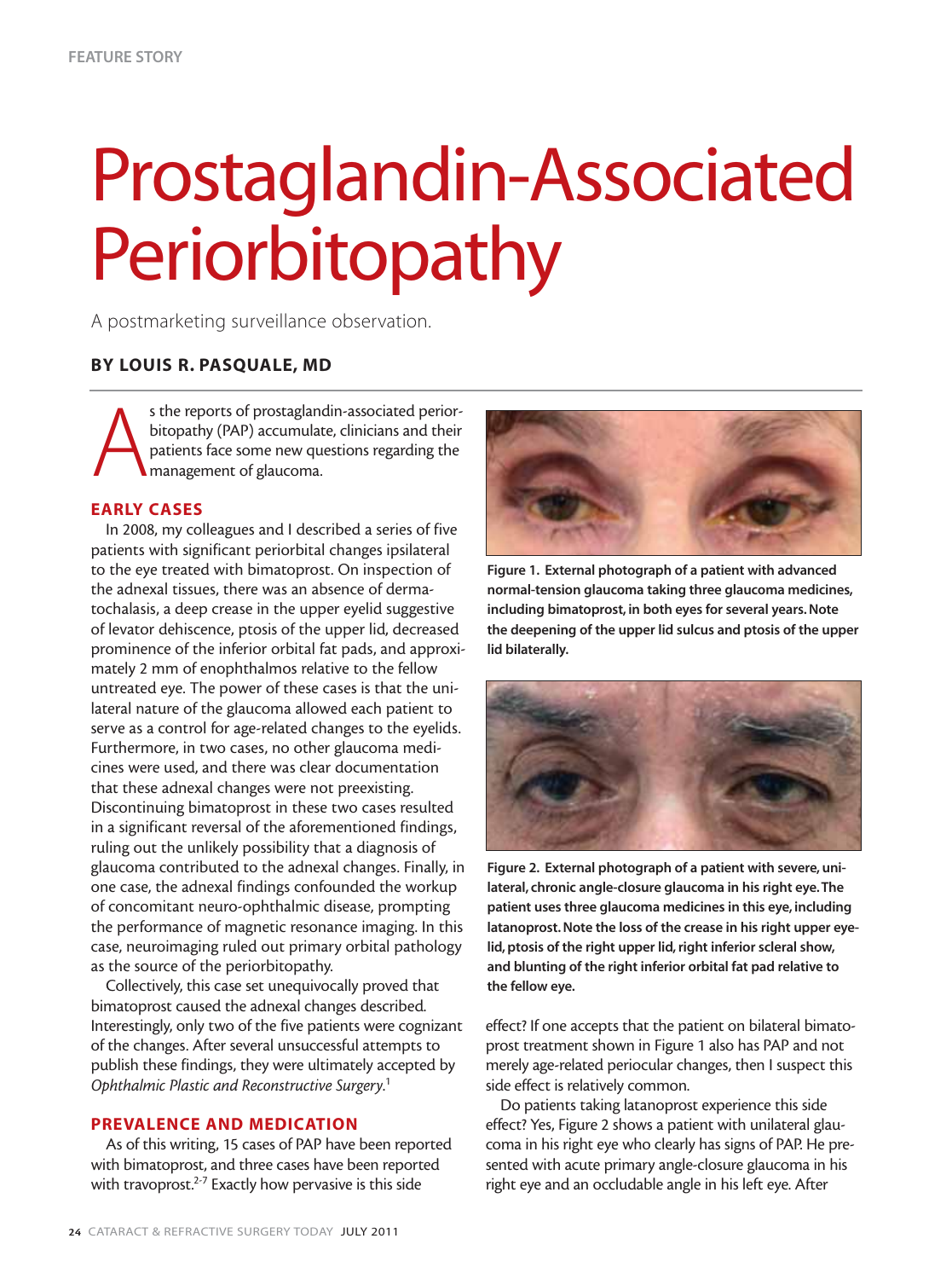bilateral laser iridotomies, the patient required multiple medicines to control the IOP in his right eye, including latanoprost, and his insurance carrier has covered the drug throughout his illness (6 years). He required no glaucoma medications for his left eye after the laser iridotomy. Researchers from Korea also claim that PAP occurs with latanoprost but did not provide supporting photodocumentation.8

#### **CLINICAL CONSEQUENCES**

Aside from the obvious cosmetic alterations, are there other serious clinical consequences of PAP? I have encountered several patients on long-term therapy with prostaglandin analogues (PGAs) whom I would describe as *Goldmann applanation tonometry (GAT) challenges*. The patient depicted in Figure 1 is cooperative

**Figure 3. To perform GAT on the patient shown in Figure 1, Dr. Pasquale uses a cotton swab to gently elevate the upper lid, exposing the cornea for applanation.**

trol subjects not using any glaucoma medicines.<sup>8</sup> The researchers found the highest density of adipocyte cells in patients with PAP using bimatoprost relative to controls, which was statistically significant. This indicates that the volume of lipid per cell was reduced in patients using bimatoprost. Interestingly, the groups using travoprost and latanoprost also had higher adipocyte cell densities versus controls, but only the results for travoprost were statistically significant, probably because of the small sample size. There was no evidence of inflammation in any of the fat biopsies. There was no mention of whether the measurements of cell density were performed in a masked fashion. Prostaglandin F receptor (FP) activation is linked to the inhibition of preadipocyte differentia-

with GAT, yet due to her ptosis and tight upper eyelid tissue, my most experienced technician had difficulty measuring her IOP. I used a cotton swab to lift the lashes, elevating the upper lid in the process (Figure 3). This maneuver facilitates corneal applanation.

I suspect there are other important deleterious clinical effects of PAP, and I urge all readers of this article to report such consequences to the FDA at www.eyedrugregistry.com as well as to Stanley Berke, MD, and myself.

#### **MECHANISM**

It is interesting to speculate on the mechanism of PAP. Dr. Berke and I suspect that the periorbital absorption of PGAs produces some combination of smooth muscle contraction in the eyelid retractors and periorbital fat cell atrophy. With respect to the former, Romano and Lograno showed that bimatoprost induced smooth muscle contraction.9 Some patients with PAP have inferior scleral show (Figure 2), which could be related to contraction of the inferior eyelid's smooth muscle retractors.

In terms of atrophy, the number of a person's fat cells increases from birth until young adulthood and then remains relatively constant thereafter.10 Thus, it is the volume of lipid fat per cell that dictates one's physical appearance from middle age onward. Investigators in Korea analyzed preaponeurotic fat biopsies from patients with PAP induced by all of the PGAs versus contion in many cell lines.<sup>11</sup> FP receptor agonists also downregulate fatty acid-binding protein expression, a key element in the uptake of free fatty acids and triglyceride synthesis in adipocytes.<sup>12</sup>

#### **IMPLICATIONS**

PGAs have become first-line therapy for glaucoma due to their once-daily dosing and high efficacy as well as the paucity of systemic side effects noted to date. (Postmarketing observations, however, may reveal novel systemic side effects not previously appreciated.) Now that PAP is becoming accepted as a side effect, how will glaucoma management change? This is new territory. I will share my ideas, but more deliberation by other thought leaders is needed.

I strongly believe that all newly diagnosed patients should be informed about PAP before initiating treatment with a PGA. Some of them may not be bothered by this possibility, whereas others will find the development of PAP an unacceptable possibility.

It is more complex to address the issue of how physicians should communicate with patients already using PGAs. Ideally, these individuals should also be informed about PAP, but I believe clinicians need to prioritize how to handle the matter without causing mass hysteria in their practices. First, I recommend a careful adnexal *(Continued on page 28)*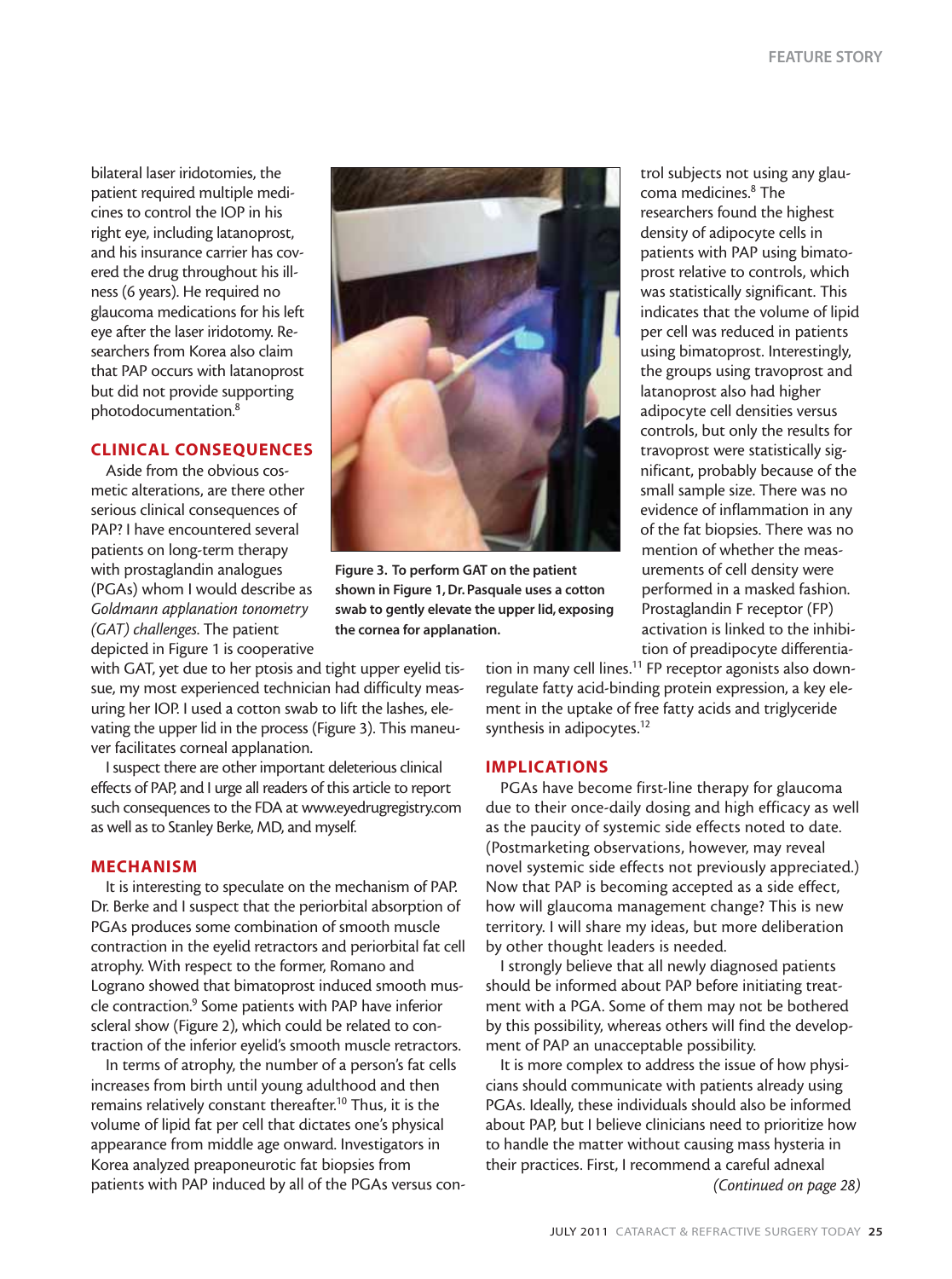#### **A PREVIOUSLY UNDERRECOGNIZED BUT IMPORTANT SIDE EFFECT**

#### **By Stanley J. Berke, MD**

I remember when Simmons Lessell, MD, stated the following during my glaucoma fellowship year (1985-1986) at the Massachusetts Eye and Ear Infirmary in Boston: "He who ignores the German literature discovers many new things." His words rang in my head recently when a patient asked me, "Why is my left eyelid drooping?" My patient had a history of pseudoexfoliation glaucoma in his left eye only, and he had been using a prostaglandin analogue (PGA) drop in that eye only for more than 5 years (travoprost for 3.5 years, then bimatoprost for 1.5 years).

At first glance, the patient appeared to have marked ptosis of his left upper lid (Figure 1). On closer examination, however, he had only mild ptosis of the left upper lid but also exhibited marked deepening of the superior lid sulcus, relative enophthalmos (measuring 2 mm), inferior scleral show, periorbital fat atrophy, and involution of dermatochalasia. I subsequently observed these symptoms in the next few patients I saw who were using a PGA unilaterally (Figures 2 and 3). These changes were also present in most patients using PGAs bilaterally (Figure 4) but without the asymmetry.

I thought I had discovered a new side effect of PGAs, but a Google search led me to the page in Wikipedia about the fatreducing properties of bimatoprost. Three articles listed in the reference section described my findings exactly,<sup>1-3</sup> but they also revealed why I had not been aware of this complication. The first was written in German<sup>1</sup>; Dr. Lessell had been right. The second had appeared in an ophthalmic plastic surgery journal, and the third had appeared in an optometric journal.

Further research led me to four more articles involving all three available PGAs by researchers in Korea, China, and England.4-7 I then found a good photographic example in a textbook coauthored by Wiley Chambers, MD, of the FDA. The figure was described as "allergic reaction to topical bimatoprost left eye." It shows periorbital fat atrophy, deepening of the superior lid sulcus, ptosis, enophthalmos, and involution of dermatochalasia<sup>8</sup>

#### **IMPLICATIONS**

Aside from the obvious cosmetic effects, prostaglandinassociated periorbitopathy (PAP) makes it difficult, if not impossible, to examine the eye or to perform applanation tonometry, surgery in the superior location, laser suture lysis, bleb needling, or argon/selective laser trabeculoplasty. In addition, some affected patients have undergone unnecessary



**Figure 1. A 62-year-old white man with pseudoexfoliation glaucoma in his left eye only had been treated with travoprost for 3.5 years and then bimatoprost for 1.5 years. In addition to the well-known side effect of longer eyelashes, he exhibited structural periorbital and lid changes consisting of mild ptosis, deepening of the superior lid sulcus, periorbital fat atrophy, inferior scleral show, relative enophthalmos, and involution of dermatochalasia.**



**Figure 2. A 60-year-old white woman had a wellfunctioning bleb in her right eye. She had been treated with latanoprost in her left eye only for 8 years.**

medical and imaging workups to evaluate the visible asymmetry of their orbits and eyelids.

Topical PGA drops may play a role in the newly described tight orbit syndrome, which the article's authors asserted is a cause of open-angle glaucoma.9 All six of the young patients were using one of the three currently available PGAs.

I myself have found that PAP is more apparent in young patients, probably because they have less dermatochalasia and orbital fat prolapse than elderly individuals. I therefore exercise and recommend caution in the prescription of PGAs for young patients and individuals with preexisting, anatomically deep-set eyes and tight lids.

The good news is that PAP seems to be reversible; I have seen its effects subside 1 to 3 months after patients discontinued using PGAs. It is also possible that PGA drops could benefit some patients with thyroid ophthalmopathy (medical decompression) or blepharochalasia (Figure 5).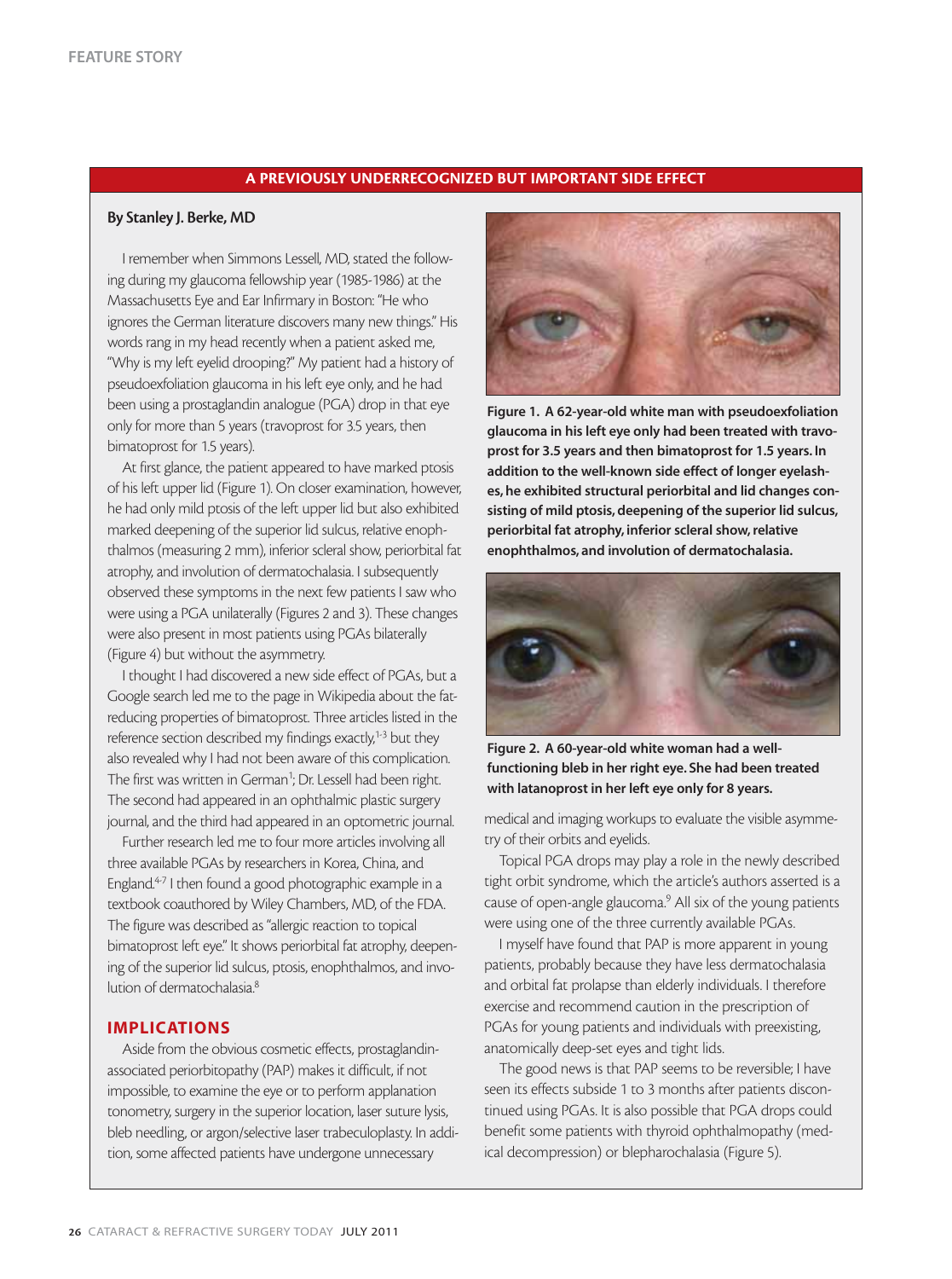#### **A PREVIOUSLY UNDERRECOGNIZED BUT IMPORTANT SIDE EFFECT (***CONTINUED***)**





**Figure 3. A 67-year-old Hispanic woman had a wellfunctioning bleb in her left eye. She had been treated with latanoprost for 6 years and then bimatoprost for 9 years in her right eye only (A). Side view of her left, untreated eye (B). Side view of her right, treated eye (C).**

#### **REPORTS NEEDED**

Since I posted my findings along with clinical photographs on the Web site of the American Glaucoma Society (AGS) on April 3, 2011, I have seen many more patients with PAP, either unilaterally or bilaterally. Many other members of the AGS have since made similar reports to the group. In early April, Dr. Chambers stated in an e-mail on the AGS.net that he was making a recommendation to all of the PGA manufacturers that they add the side effects of periorbital fat loss, deepening of the superior lid sulcus, etc., to their product labels.

It is important that clinicians report cases of PAP as an adverse event to all of the PGA manufacturers, the FDA (www.eyedrugregistry.com), and their medical societies. I would also encourage practitioners to share their cases with Louis Pasquale, MD, and me. Our goal is to increase awareness of PAP among physicians and patients.

Further research is needed to determine the frequency of PAP, how long it takes to occur, how long it takes to resolve after the discontinuation of topical PGAs, and any differences in PAP based on the patient's age, his or her race/ethnicity, and/or the type of PGA used.

*Stanley J. Berke, MD, is in private practice with Ophthalmic Consultants of Long Island in Lynbrook, New York. Dr. Berke is an associate clinical professor of ophthalmology and visual*





**Figure 4. A 74-year-old white woman was treated with bimatoprost in both eyes for 5 years. Note the extremely deep superior lid sulcus and lid erythema bilaterally.**



**Figure 5. An 88-year-old white man with a well-functioning bleb in his right eye. He used bimatoprost in his left eye only for 6 years. Note the periorbital fat atrophy of the left lower lid, which actually improved cosmesis.**

*sciences at the Albert Einstein School of Medicine in Bronx, New York, and he is the chief of the Glaucoma Service at Nassau University Medical Center in East Meadow, New York. He is on the speakers' bureaus of and has received research grants from Alcon Laboratories, Inc.; Allergan, Inc.; Merck & Co., Inc.; and Pfizer, Inc. Dr. Berke may be reached at (516) 593-7709, ext. 207; sberke@ocli.net.*

- 4. Yam JC, Yuen NS, Chan CW. Bilateral deepening of upper lid sulcus from topical bimatoprost therapy. J Ocul Pharmacol Ther. 2009;25(5):471-472.
- 5. Yang HK, Park KH, Kim TW, Kim DM. Deepening of eyelid superior sulcus during topical travoprost treatment. Jpn J Ophthalmol. 2009;53:176-179.
- 6. Jayaprakasam A, Ghazi-Nouri S. Periorbital fat atrophy—an unfamiliar side effect of prostaglandin analogues. Orbit. 2010:29;357-359.
- 7. Park J, Cho HK, Moon JI. Changes to upper eyelid orbital fat from use of topical bimatoprost, travoprost, and latanoprost. Jpn J Ophthalmol. 2011;55(1):22-27. 8. Fraunfelder FT, Fraunfelder FW, Chambers WA. Clinical Ocular Toxicology: Drug-Induced Ocular Side Effects. Philadelphia, PA: W. B. Saunders; 2008:252-254. 9. Lee GA, Ritch R, Liang SY, et al. Tight orbit syndrome: a previously unrecognized cause of open-angle glaucoma. Acta Ophthalmol. 2010:88(1):120-124.

<sup>1.</sup> Peplinski LS, Albiani Smith K. Deepening of lid sulcus from topical bimatoprost therapy. Optom Vis Sci. 2004;81(8):574-577.

<sup>2.</sup> Filippopoulos T, Paula JS, Torun N, et al. Periorbital changes associated with topical bimatoprost. Ophthal Plast Reconstr Surg. 2008;24(4):302-307.

<sup>3.</sup> Tappeiner C, Perren B, Iliev ME, et al. Orbital fat atrophy in glaucoma patients treated with topical bimatoprost-can bimatoprost cause enophthalmos? [in German]. Klin Monbl Augenheilkd. 2008;225(5):443-445.